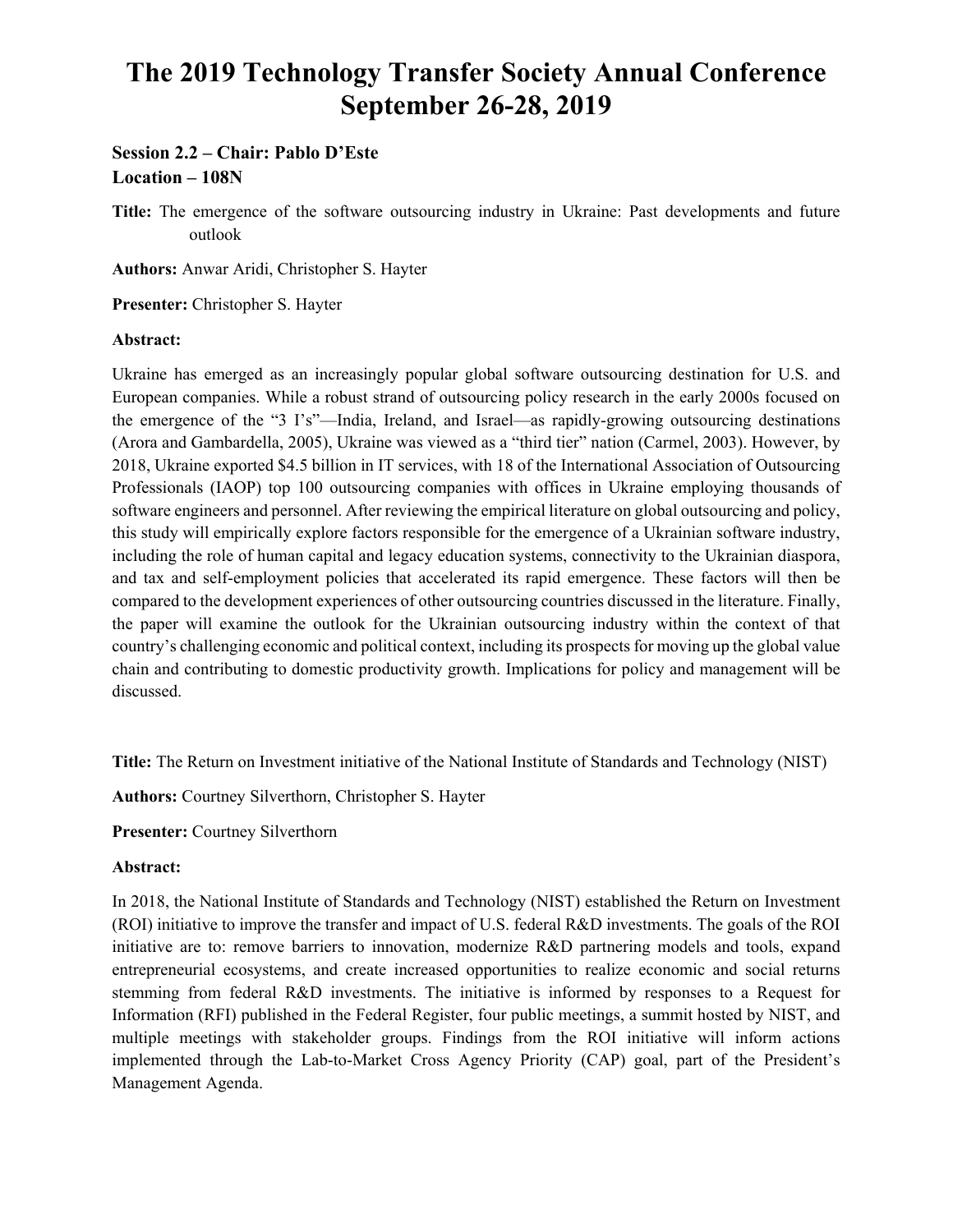This paper focuses on findings stemming from the second strategy under the Lab-to-Market CAP goal: Increasing Private Sector Engagement. The ROI initiative evaluated challenges related to a) partnerships between federal laboratories and the private sector and b) attracting private sector investment in federallyfunded technologies. Following these challenges, the paper presents specific recommendations for how to encourage and support partnerships, including the use of non-profit foundations, Partnership Intermediary Agreements (PIAs), Other Transaction Authority (OTA), and facilities sharing agreements. In response to the need to develop further federally-funded technologies, the report also recommends the limited use of R&D funds for intellectual property protection and examine ways to improve the impact of the commercialization-related outcomes of the SBIR program. Adoption of ROI findings and best practices is likely to result in increased economic and social returns.

**Title:** Estimation of indirect effects of technological platforms as technology transfer tool: The impact of French Technological Research Institutes on non-beneficiary SMEs performance

#### **Authors:** Ruben Fotso

#### **Presenter:** Ruben Fotso

#### **Abstract:**

Although knowledge spillovers are at the core of the innovation policy's justification, they have never been properly measured by any impact evaluation. This paper fills this gap by estimating the spillover effects of the Technological Research Institute (TRI) policy in France. The objective of the paper is to analyze and evaluate the indirect impact of innovation programs based on science-industry transfer to improve innovation policy decisions. More specifically, it analyzes and estimates the effects of technological platforms used ad technology transfer tools, on the performance of non-recipient SMEs. For that, we consider the French TRI called "Nanoélec", one of the TRIs based on technological platforms, located throughout France. To evaluate the indirect effects, we focus on geographical proximity by considering that the non-recipient companies located in treated department are likely to benefit from local knowledge spillovers. To the best of our knowledge, this empirical work is the first impact study that seeks to evaluate the indirect impact of a TRI on the performance of SMEs. Technological platforms are one of the preferred tools in France to accelerate the knowledge transfer from science to industry. Despite their proliferation, their real impact on performance of the companies remains un-evaluated. Therefore, this study contributes to the literature on the indirect impact of technological platforms. This work also contributes to the literature on the evaluation of innovation policies based on science-industry transfer. Indeed, one of the foundations of these innovation policies is to generate the knowledge spillover that can benefit non-direct beneficiaries. Despite the importance of this policy, no empirical study, to the best of our knowledge, has sought to evaluate the indirect effects of these policies. From a sample of 270 SMEs observed over the period 2008- 2016, the difference-in-difference method combined with matching methods tend to show that the nonbeneficiary companies, located in the treated department significantly improve their socio-economic performance (turnover, financial autonomy and share of managers) compared to control companies located in the control departments. The analysis of the dynamic of the effects indicates that performance does not improve immediately after the treatment but rather with a time delay. Furthermore, it should be noted that the indirect beneficiary companies that effectively benefit from knowledge spillovers are constituted of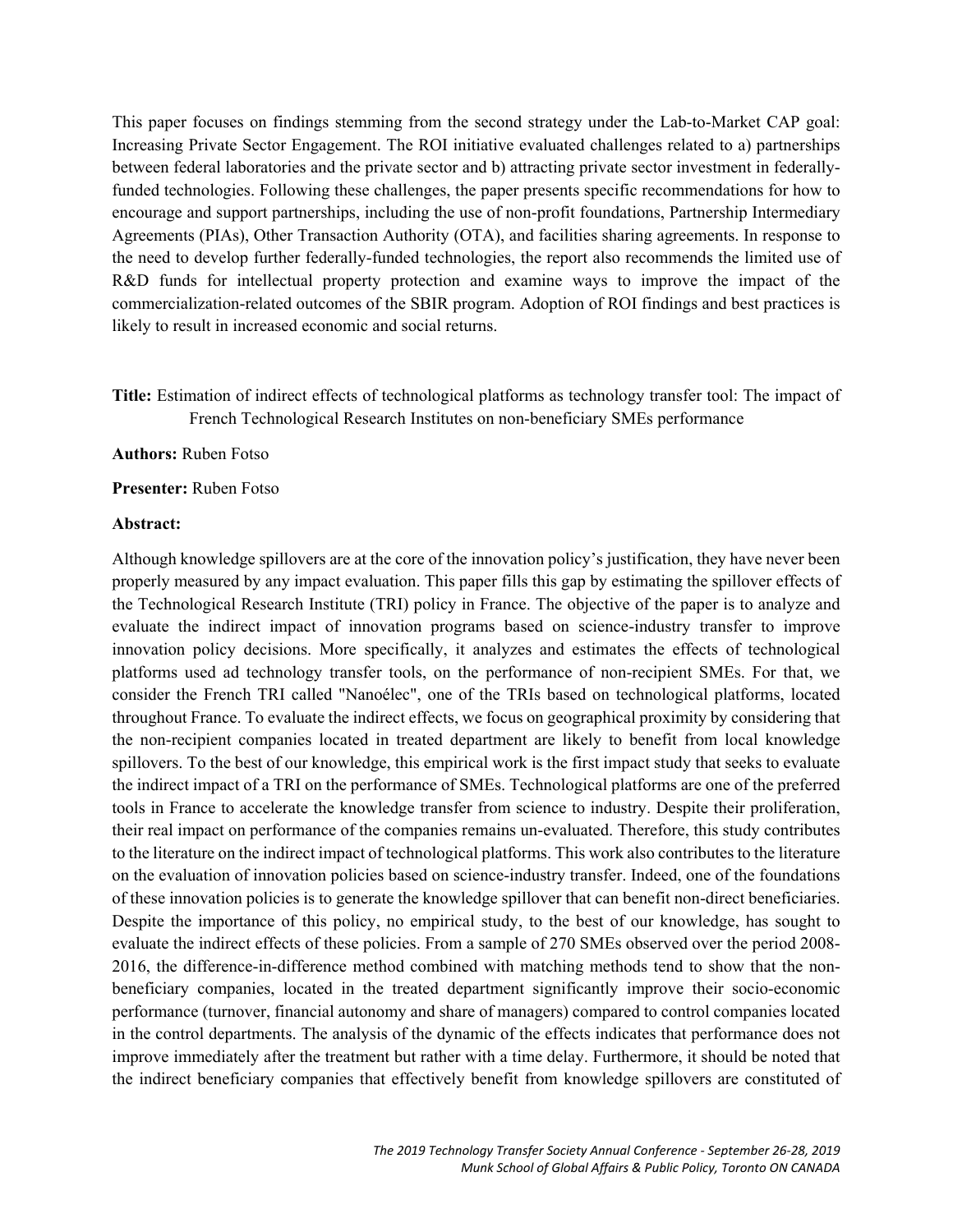local control companies, that is to say, the non-beneficiary companies, located in the control departments, with similar characteristics than those of treated companies.

**Title:** The Alacrity Accelerator Network: An innovative Canadian accelerator model

**Authors:** Ben Spigel, David A. Wolfe

**Presenter:** David A. Wolfe

# **Abstract:**

Accelerators are economic development tools that help regions spur the creation of new, innovative ventures as well as profitable commercial endeavours sponsored by large companies to create high-growth firms that they have an equity stake in. Though accelerators are a new phenomenon, the literature has already developed well-defined models and frameworks for accelerators, ranging from publicly supported ones with specific economic development goals to private, corporate accelerators designed to produce a profit for the accelerator managers or the companies that sponsor them. In both cases, accelerators exhibit a regular structure in which existing firms apply to enter the accelerator to receive investment along with intensive training and mentorship for a set period in exchange for equity in the firm.

Judged against existing structures, the Alacrity Accelerator Network (AAN) offers a unique acceleration model that combines elements of both public and corporate accelerators as well as employs a different strategy based on building successful entrepreneurial teams rather than accelerating existing firms. AAN, founded by Canadian high-tech serial entrepreneur, Terry Mathews, through the auspices of his investment firm Wesley Clover, has grown from a single corporate accelerator based in Ottawa to a network of nine accelerators with locations ranging from Victoria, British Columbia, Cardiff, Wales, to Pune, India and Singapore. Its operations are funded by a combination of investment from Wesley Clover as well as funding from local governments or philanthropic foundations looking for the accelerator to act as a training site for new entrepreneurs, a catalyst for local entrepreneurship, and a hub to build the local entrepreneurial ecosystem.

Rather than accepting existing firms into their accelerator program, AAN managers instead endeavour to create teams of high-quality graduates. AAN draws on partnerships with local universities and dealmakers to identify young, highly-skilled potential founders and brings them together to create diverse founding teams. Beyond this, AAN also seeds them with an opportunity sourced from one of Wesley Clover's partner organizations. AAN works with entrepreneurs to identify an opportunity and source their first customer. The specific structure has changed over time in response to both local contextual needs, the strategic goals of Wesley Clover and its public partners, and the availability of talented accelerator managers.

AAN represents a novel model for accelerators in two ways. First, rather than acting as a judge and curating access to the accelerator from existing start-ups, AAN acts more as a music producer, bringing together talented individuals and providing them with resources and opportunities. This shifts the goals of acceleration from training and resource provision to network brokerage and talent identification. Second, it combines features of public and corporate accelerators, drawing on the resources of an international investment firm while at the same time attracting public investment to achieve economic development and ecosystem goals. This raises new questions about the relationship between individual profit and broader regional economic development goals.